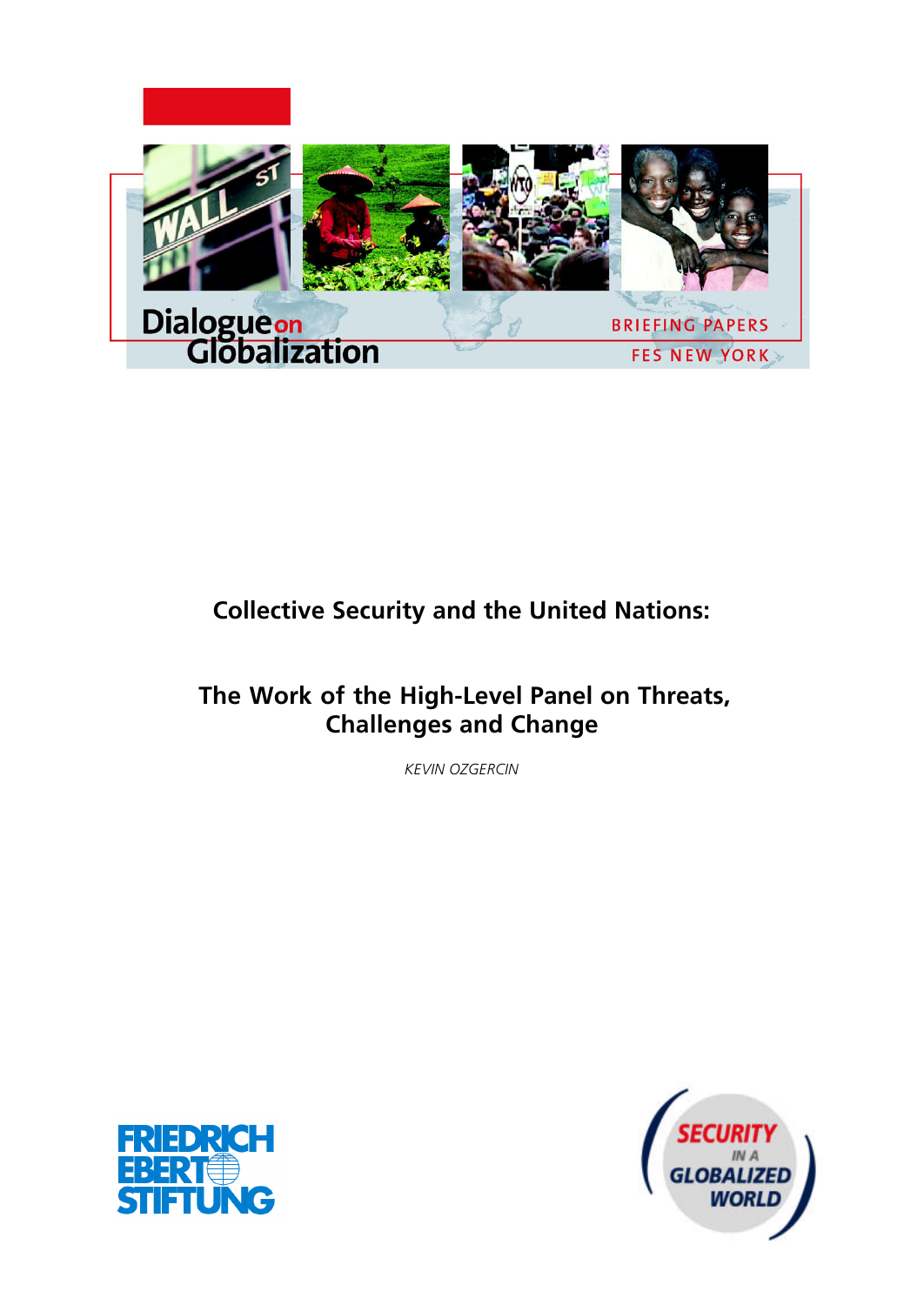"...the object of the exercise [Panel] is to find a credible and convincing collective answer to the challenges of our time. We must show that the United Nations is capable of fulfilling that purpose, not just for the most privileged Member States but also those that are concerned with the threats posed by poverty, hunger and disease. We must understand that a threat to some is a threat to all, and needs to be addressed accordingly." — UN Secretary-General Kofi Annan, 18 February 2004

## **1 Mandate of the High-Level Panel on Threats, Challenges, and Change**

When United Nations Secretary-General Kofi Annan announced the High-Level Panel on Threats, Challenges and Change (HLP) to the General Assembly on 23 September 2003, he called on it "to recommend clear and practical measures for ensuring effective collective action, based upon a rigorous analysis of future threats to peace and security, an appraisal of the contribution that collective action can make, and a thorough assessment of existing approaches, instruments and mechanisms, including the principal organs of the United Nations." <sup>1</sup> Instead of being asked to formulate policies on specific issues or on the role of the UN in specific places, the HLP was to advise the organization on eforms necessary to cope with emerging challenges.

The international context in which the HLP has operated has been anything but pacific. The US government-led march to war in Iraq and the attendant war on terrorism shook the very foundations of collective security and further undermined confidence in the multilateral system. These developments bore full witness to the dearth of international consensus and commonality of purpose that existed in the area of inter-

l

national security in 2003, evidenced not least by Security Council paralysis around Iraq. The attack on the UN mission in Baghdad on 19 August 2003 equally traumatized the world organization. In the months preceding the formation of the HLP, there was a growing tendency of one group of states, led by the US, to pronounce its right of unilateral, pre-emptive military strike, irrespective of established international norms and considerable opposition from the Security Council and other authoritative agencies. Meanwhile, another group of states highlighted the dangers such unilateralism and indiscriminate use of force may pose to international order and the collective security of humans as well as states. The UN and the international system more broadly were suffering from a severe crisis of multilateralism, and although there was general agreement in the UN on the need for collective responses to a variety of threats, there was also profound division over the exact nature of those threats and what shape collective responses should take.

In addition, the capacity of the UN to respond independently to new threats, and to serve as a focal point for collective responses, was thrown into question. Throughout the Cold War the UN had been dominated by the two-power rivalry that characterized it. The end of the Cold War marshaled a major change: unthinkable goals had become both thinkable and doable in the Security Council — for example, the first Gulf War. However, there had been no sustained attempt to think through the UN's institutional architecture. Member states often opted for ad hoc procedures in responding to crises. This situation had consequences for the UN: fewer successes than there might have been, and more failures (e.g., Rwanda, Bosnia and Somalia). The UN needed to change if it were to avoid being marginalized.

The creation of the HLP promised a fresh analysis and appraisal of emerging threats, challenges and change. Yet, despite receiving a clear mandate, a considerable amount of confusion and discord has surrounded the panel. Much confusion stemmed from uncertainty over how much emphasis the HLP would (and should) place on reforming the principal organs of the UN. On the other hand, discord arose over the HLP's composition and the role that social and economic factors would (and should) play in its calculus of principal threats to human and state security.

<sup>&</sup>lt;sup>1</sup> The panel consists of 16 eminent international figures, and is chaired by Thailand's former Prime Minister, Anand Panyarachun. The members of the panel are:

Anand Panyarachun (Thailand), Robert Badinter (France), João Clemente Baena Soares (Brazil), Gro Harlem Brundtland (Norway), Mary Chinery-Hesse (Ghana), Gareth Evans (Australia), David Hannay (United Kingdom), Enrique Iglesias (Uruguay), Amre Moussa (Egypt), Satish Nambiar (India), Sadako Ogata (Japan), Yevgeny Primakov (Russian Federation), Qian Qichen (China), Nafis Sadik (Pakistan), Salim Ahmed Salim (Tanzania), and Brent Scowcroft (United States).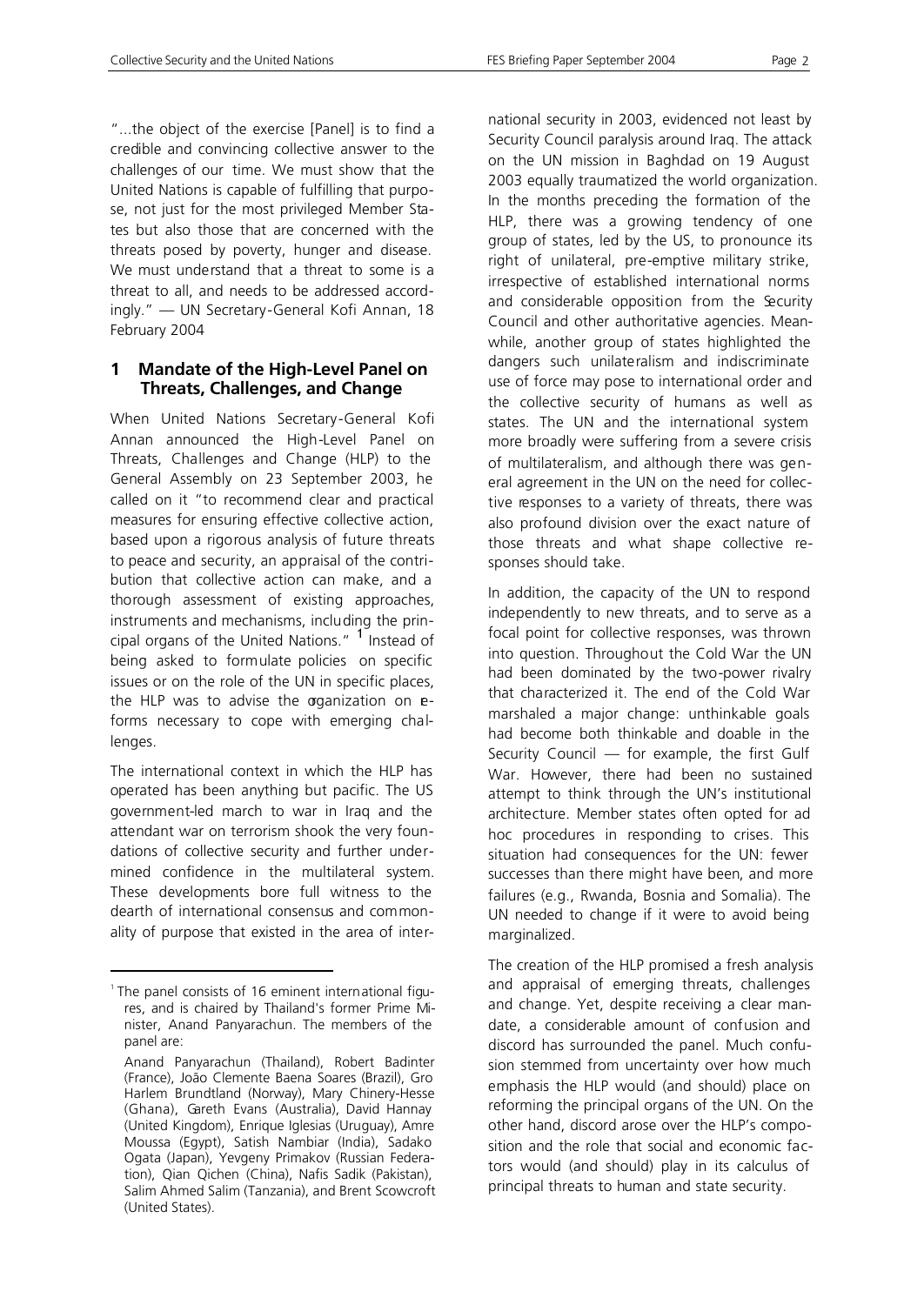l

That the HLP was principally concerned with collective security and not UN reform soon became clear. Under the clear guidance of Secretary-General Annan the HLP chose not to begin by reviewing existing mechanisms of collective security, seeing this as inhibiting progress towards the identification and assessment of new, principal security threats. It chose instead to conduct a threat-by-threat analysis. By approaching collective security from this angle, the HLP concluded, the range of viable institutional choices for effective collective action would inevitably be narrowed. UN reform was thus a secondary consideration of the panel.

Furthermore, after the HLP's formation, there was a widespread belief, particularly among smaller countries from the South, that its composition and analytic focus were regrettably limited in scope. Its composition was criticized on the grounds that it did not reflect the full-range of state and non-state actors that have come to be recognized by states as well as broader publics as legitimate stakeholders in international policy-making structures. For instance, critics argued that as international terrorism largely is a non-state phenomenon, the HLP ought to include individuals that have long-standing experience outside government. Such persons would allow for a more equitable balance inside the panel between traditional, inter-state collective security considerations and the more contemporary societal- and human-centered perspective. Moreover, given the inter-relationship between security and development, many wanted the HLP's report to explicitly reflect this reality. As discussed in greater detail below, the HLP esponded to this criticism by broadening its view of what constitutes a threat to one's security to include various economic and social factors.

The mandate of the HLP is thus a drect reflection of the international context out of which it grew — a context in which the achievement of effective, multilateral responses to common problems depends on a shared understanding of existing threats and challenges, and a firm commitment by governments to uphold established institutions, rules and norms of the multilateral system.

# **2 Areas of Inquiry of the HLP**

Whereas there is much agreement in the UN on the need for collective, multilateral responses to security threats worldwide, much less consensus exists on the precise nature of those threats. Consequently, the HLP could not take a narrow view of threats, focusing exclusively on "hard" security threats like interstate war, intrastate conflict, weapons of mass destruction and terrorism. <sup>2</sup> So-called "soft" threats like poverty, environmental hazards and infectious disease had to be treated as equally problematic. Indeed, security threats as understood during the Cold War had largely disappeared. Some old threats remained, for example, the Palestine question and Kashmir, but there were many new, often intractable, problems. Consequently, the HLP

<sup>2</sup> This approach contrasts with the approach of the International Commission on Intervention and State Sovereignty and its eport, *The Responsibility to Protect* (Ottawa: IDRC Publishers, 2001), which essentially focused on hard security issues. Though the primary impetus and core mandates of the ICISS Commission and the HLP differ, there is significant overlap between the issues the two studied (e.g., the principle and process involved in the socalled "right of humanitarian intervention" (i.e., when should military intervention occur, under whose authority, and how); how to prevent and rebuild after intervention; collective (state) versus human (individual) security; the question of whether the UN is organized to respond effectively to international crises and thus ought to be reformed; how the emergence of new international actors should be approached; the role of weapons of mass destruction and whether a policy of proliferation or disarmament should be pursued; the role of sovereignty in international relations; and so on). Also, like the ICISS Commission, the HLP is undertaking twelve months of intensive research, worldwide consultations and deliberation, which will culminate in a final report to be presented to UN Secretary-General Kofi Annan. Unlike the 30,000 words that were allotted to the ICISS Commission for its final report, the HLP has only 15,000. This places a limitation on how many issues the HLP can cover at considerable length. Another important difference between the two panels or commissions lies in the international political context in which each has operated. While US domestic politics placed major constraints on the ICISS Commission, present-day US domestic politics, and in particular the 2004 Presidential elections, place even greater constraints on the ability of the HLP to propose reforms that enjoy international support. Thus, the HLP's final report will not be finalized until after the outcome of the November 2nd Presidential elections has been made official.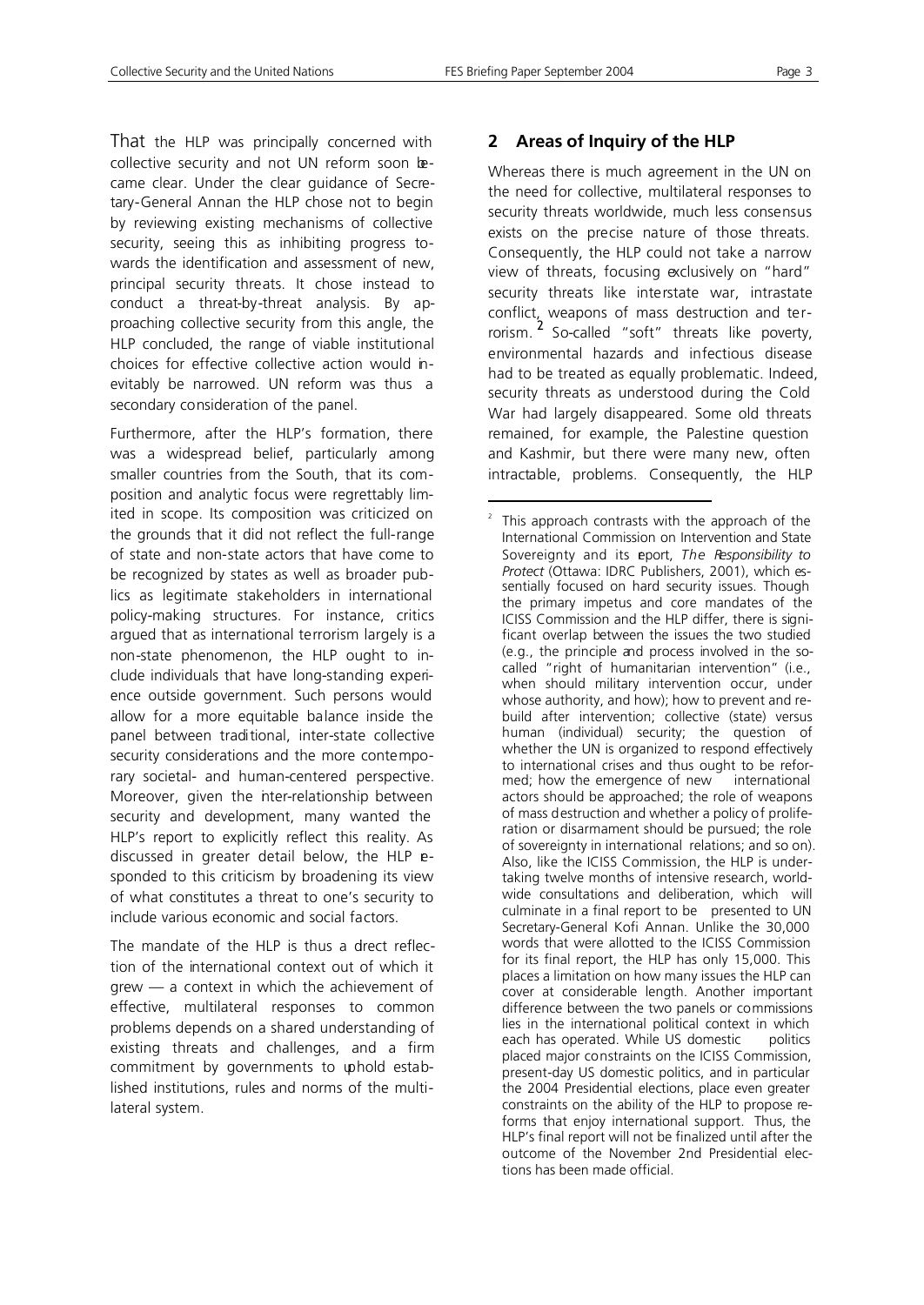rejected a hierarchy of threats, dropping altogether the language of "hard" and "soft" threats and adopting a human-centered approach to analyzing new threats and challenges to collective security.<sup>3</sup>

Still, it remains to be seen whether such a shift in the HLP's analytic focus will result in a truly unconventional analysis of collective security, especially given how high issues like terrorism and the spread of nuclear weapons rank in the national security considerations of the major powers. Perhaps the most difficult analytical problem the HLP will face in drafting its report is the question of how to recommend policies that would promote human security while appeasing the national security concerns of states. In other words, how can states fight new security threats without violating the civil liberties of their citizens? The HLP decided that both needed to be taken seriously.

Thus, for purposes of analysis, the HLP organized threats to collective and human security into "six baskets." They were interstate war; intrastate violence; socio-economic factors (e.g., poverty, infectious disease, and environmental degradation); terrorism; weapons of mass destruction (including proliferation and disarmament); and organized crime. <sup>4</sup>

l

Instead of non-state actors like criminal or terrorist organizations, states have historically been the largest enactors of violence against people. They have done this both by exacting brute force and by enabling poverty (e.g., by disproportionably spending public funds on defence). Such systematic abuse and neglect of a broad swath of the world's population has contributed to the frequency and severity of armed conflicts, internal as well as external. As a result, the HLP treated the problem of ineffective governance seriously, especially in terms of diagnosis, prevention, intervention and rehabilitation. In terms of diagnosis, data collection and analysis needed to be systematized, and the Secretary-General required an independent remit to bring issues associated with ineffective governance directly to the Security Council. As egards prevention and reconstruction, the UN is very poorly equipped to handle these issues systematically.

The growing nexus between security and development has also highlighted the role of nonstate actors in conflicts. War-torn regions like West Africa and Afghanistan provide insight into this nexus, with organized crime often fuelling conflict and making government control over the security situation even more difficult. As a result, the HLP needed to address the relationship between a basic lack of economic opportunities in many areas, on the one hand, and internal conflict, on the other. The problems associated with the widespread availability of small arms and light weapons needed to be addressed in a more serious manner. Moreover, as difficult as conflict prevention is, the HLP is likely to succeed in bringing the Bretton Woods institutions more centrally into the security debate. It could do this by highlighting the positive inducements (e.g., pledges of financial support, better terms of trade, institution building, etc.) as well as the negative inducements (e.g., trade and financial sanctions, threats to withdraw investments, threats to withdraw IMF and World Bank support, or the curtailment of aid or assistance) these institutions can perform. Finally, more so than previous commissions, the HLP has emphasized the importance of the UN as a focal point

<sup>3</sup> In adopting an individualistic approach, the HLP is building on the work of several recent UN or UNsponsored reports, including the *Report of the Panel on United Nations Peace Operations* (2000), *The Responsibility to Protect* (2001), and *Human Security Now* (2003).

<sup>4</sup> Although cast in slightly different language, the HLP's calculus of principal security threats closely resembles that which is outlined in the European Security Strategy (ESS) document, "A Secure Europe in a Better World" (Brussels, 12 December 2003), and in "The National Security Strategy of the United States of America" (September 2002). Just on the level of threat identification, there is a basic similarity between the American and European approaches: both identify terrorism, the proliferation of weapons of mass destruction, regional conflicts, state failure and organized crime as the principal threats of our time. Unlike the ESS, the NSS places considerably less emphasis on threats posed by organized crime and infectious disease. In terms of policy responses, fundamental disagreement exists between the Americans and Europeans, with the US government declaring it right of preemptive strike, and the EU taking a more multilateral stance.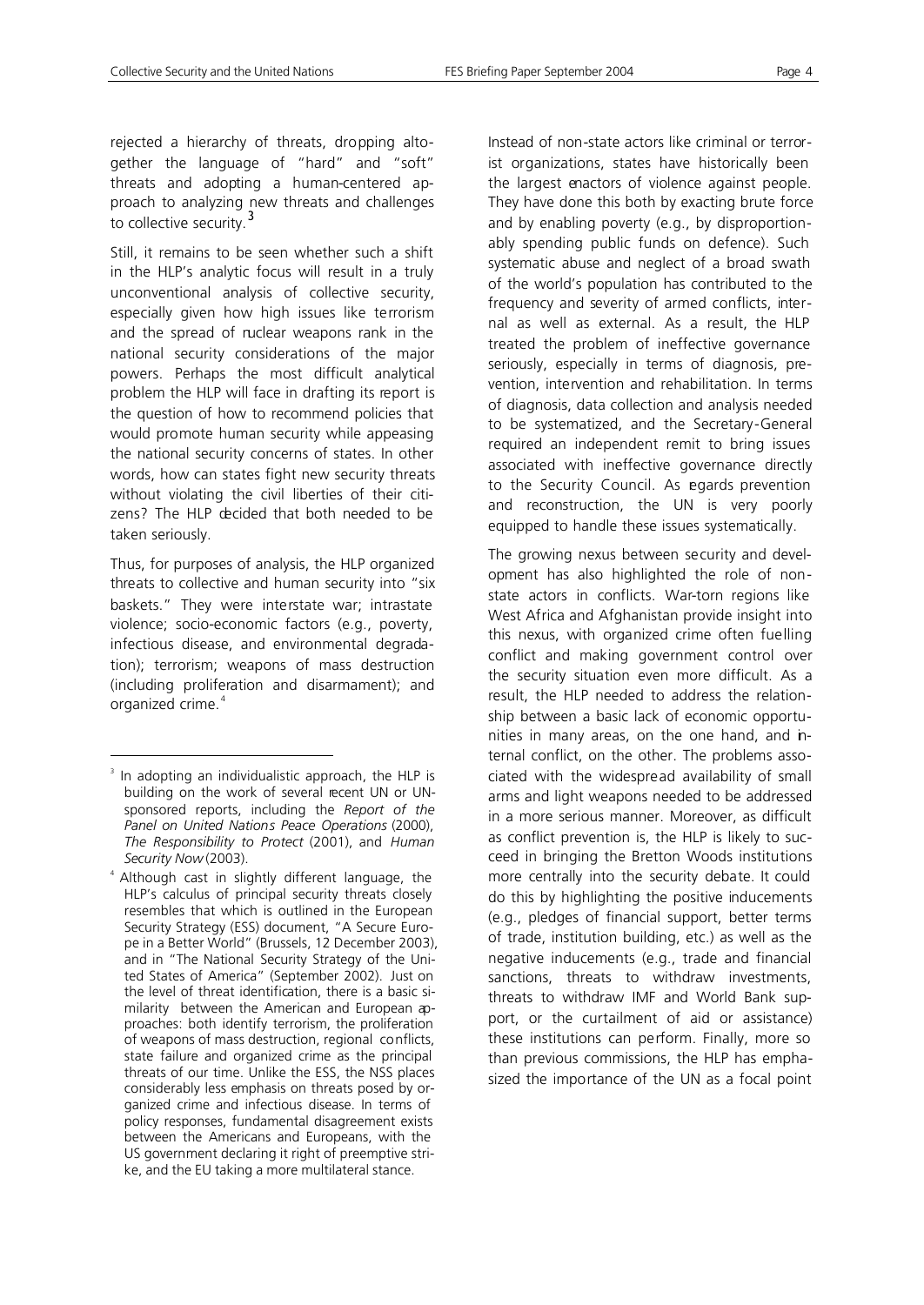for the conflict prevention measures of these institutions.<sup>5</sup>

## **3 The Role of Economic and Social Factors in the Work of the HLP**

When the Terms of Reference of the HLP were publicized in September 2004, economic and social factors were to be considered "only insofar as they have a direct bearing on future threats to peace and security."<sup>6</sup> The original scope of analysis of the HLP was thus intentionally narrow.

Subsequently, criticism emanated from representatives of the South, who often perceive security threats differently than their Northern counterparts. Critics pointed to the fact that, statistically, intrastate conflicts now account for over ninety percent of armed conflicts around the world, and that these conflicts have discernable economic and social causes and consequences. The HLP responded to criticism by broadening its scope of analysis to consider poverty, infectious disease and environmental degradation as intrinsically linked to peace and security. Further, it recognized that the perception of what constitutes a threat to one's security varies greatly from locale to locale and is largely dependent upon one's socio-economic status.

While this shift in the HLP's focus represented an important development, it is unlikely to result in the recommendation of significantly new methods of reducing poverty or eradicating other economic and social problems. Instead, the HLP is most likely to build on the large and growing body of reform proposals that have been in the works for years, and are embodied in the Millennium Development Goals and the Millennium Declaration. The HLP will likely stress the importance of implementing those stated goals. It is, however, unclear at present whether the HLP's concern with economic and social problems will translate into proposals for reforming the current institutional make-up of the UN. Given the relatively higher level of consensus that exists in the UN on economic and social issues, UN poli-

l

cies on interstate war, intrastate violence, terrorism, humanitarian intervention, weapons of mass destruction (especially nuclear weapons) and corruption are likely to feature more prominently in the final eport. In other words, the final report of the HLP will likely take on a somewhat traditional, hard security tone. However, in contrast to the hard security approach to conflict prevention advocated by the *Responsibility to Protect*, the HLP is likely to place a relatively greater emphasis on, to draw a very direct linkage between, internal conflict and economic security, particularly in the South. On this issue, the *Responsibility to Protect* had little to say. For instance, the report states that "root cause prevention may also mean strengthening *economic* deprivation and the lack of economic opportunities. This might also involve development assistance and cooperation to address inequalities in the distribution of resources or opportunities; [might also involve] promotion of economic growth and opportunity; [might also involve] better terms of trade and permitting greater access to external markets for developing economies; [might also involve] encouraging necessary economic and structural reform; and [might also involve] technical assistance for strengthening regulatory instruments and institutions."<sup>7</sup> While the report does go on to emphasize the "responsibility to rebuild," economic and social factors are essentially treated as an afterthought of conflict. <sup>8</sup> Although it would not be surprising if the HLP gives more weight to hard security issues, it is likely to go further than the ICISS Commission in stressing the nexus between security and development.

In its final report the HLP will attempt, at least on a discursive level, to strike a major compromise between countries of the North and the South, in which the South would receive a firm commitment for development assistance from the North, but in return would agree to take the North's concerns about terrorism, the spread of nuclear weapons and ineffective governance seriously.

l

<sup>5</sup> The Responsibility *to Protect* makes only two brief references to the role of the World Bank and the IMF. See ICISS, *The Responsibility to Protect*, p. 24 and 27.

<sup>6</sup> Terms of Reference, p. 1.

<sup>7</sup> *I*CISS, *Responsibility to Protect*, p. 23.

<sup>8</sup> ICISS, *Responsibility to Protect*, pp. 42-44.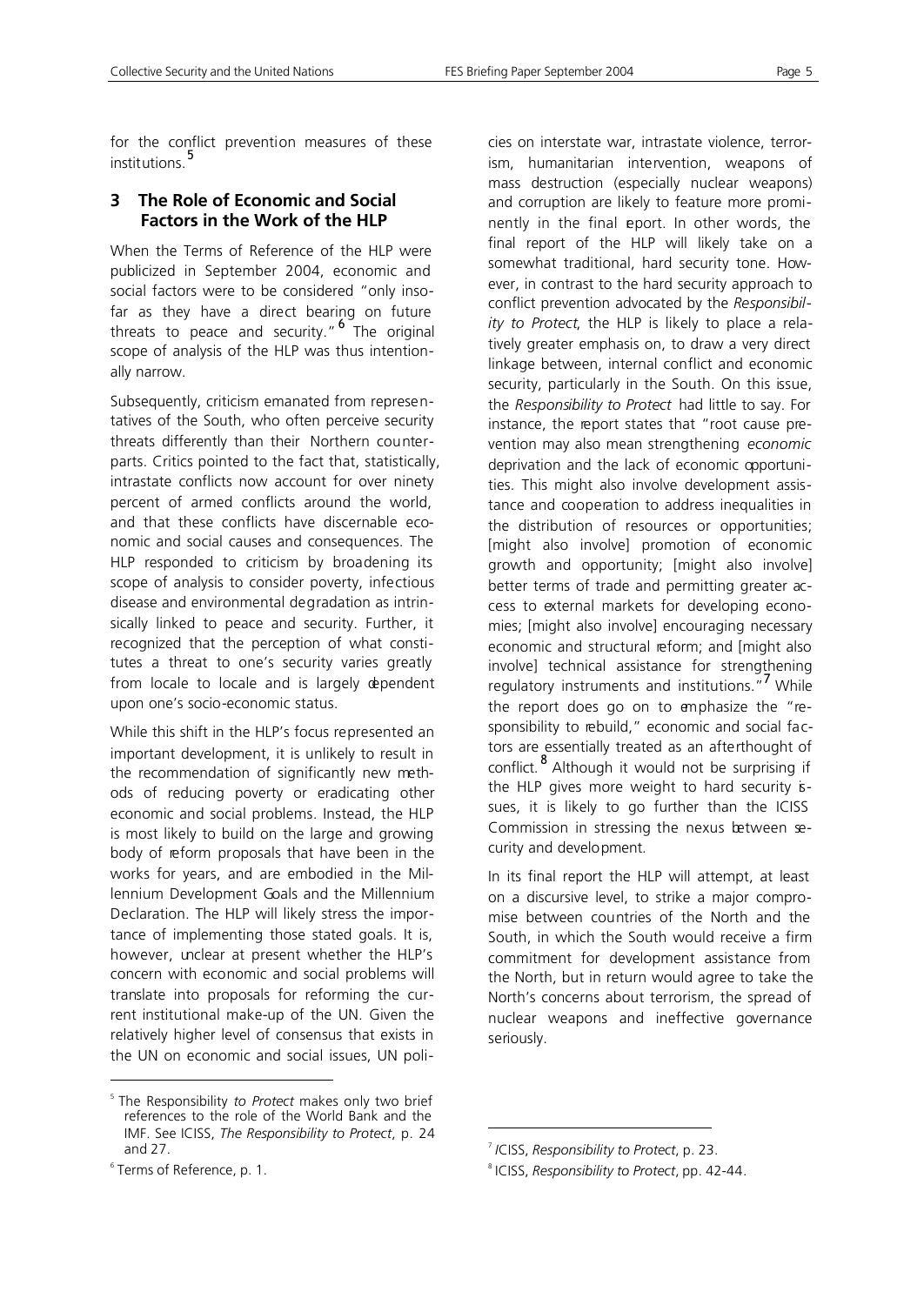# **4 The Likelihood of Institutional Reform**

The UN has come under intense scrutiny at various points in time; its main organs, specialized agencies and programs subjected to reforms that have altered membership or created new procedures to improve the overall operation of the organization. The creation of the HLP opened legitimate policy space for the expression and consideration of ideas and proposals concerning UN reform.

Many have contended that multilateral responses to common threats and challenges should be driven by policy, not the institutional reform agenda. This sentiment has to some extent influenced the HLP's decision to arrive at recommendations for institutional reform as a by-product of an analysis of existing security threats. Although the HLP's mandate allows for the recommendation of UN reforms, the HLP faces certain obstacles in this regard. Power asymmetries in the international system, coupled with voting requirements for amending the UN Charter, present serious obstacles to reform. But above all, US domestic politics place major constraints on the HLP and any reforms it might recommend. This is evidenced not least by the fact that the HLP chose to finalize and release its final report after the results of the 2004 US Presidential Election have been made official. The HLP has had to be mindful of the sentiments of policymakers in Washington, in Congress and in the Bush administration, while also trying to draw the US as a whole more firmly into the multilateral system. Striking a balance between the two constitutes arguably the greatest political challenge facing the HLP.

Given these factors, as well as the lack of consensus in the UN in the area of security, it is unlikely that the HLP will recommend major reforms of the UN. If, however, the Bush administration loses its re-election bid, some people expect the HLP will make last-minute insertions in its final report, amounting to more ambitious UN reform recommendations. In either case, rather than proposing the creation of entirely new institutions, the HLP is likely to stress the importance of implementing various existing proposals growing out of recent commissions, and to recommend enhanced communication and interaction among UN organs, agencies and programs. A clarification of the specific roles of each of the principal UN organs could serve as a useful contribution to the reform debate.

## **The Security Council**

The HLP is the latest in a series of international commissions that have given voice to ideas and efforts aimed at reforming the Security Council. Proponents of reform have charged that the council's composition is representative of the great power relations of 1945, not of the international system of states of 2004, or of 2015. Debate over SC membership can be traced back to the UN's founding, and expanding the council has been discussed for so long that the Open-Ended Working Group for Security Council Reform is known around U.N. headquarters as the Never-Ending Working Group. Such cynicism on the subject of Security Council reform is not unwarranted, as only once in the UN's history has its composition been altered by an amendment to the UN Charter. In 1963 membership in the council was expanded from 11 to 15 and the required number of votes to form a majority from 7 to 9. Critically, however, the veto privilege of the five permanent members — China, France, Russia, the United Kingdom, and the United States — remains in tact to this day.

Despite certain obstacles to its reform, there is growing support for UN Charter amendment on the Security Council. For instance, during the 2000 Millennium session of the General Assembly, nearly 100 countries expressed support for expanding the Security Council. Moreover, Secretary-General Kofi Annan has made expansion of the council a high priority on the UN reform agenda. Evidently, Annan would like to make Security Council reform part of his legacy after his second term ends, in 2006. His appointment of the HLP in the autumn of 2003 signalled that he was serious about encouraging council reform. However, there is little consensus on how to make the Security Council more representative of the international system of states of today without weakening its effectiveness and that of the UN as a whole.

As the deliberations of the HLP bring this heatedly debated issue to the forefront of international debate once again, there is no shortage of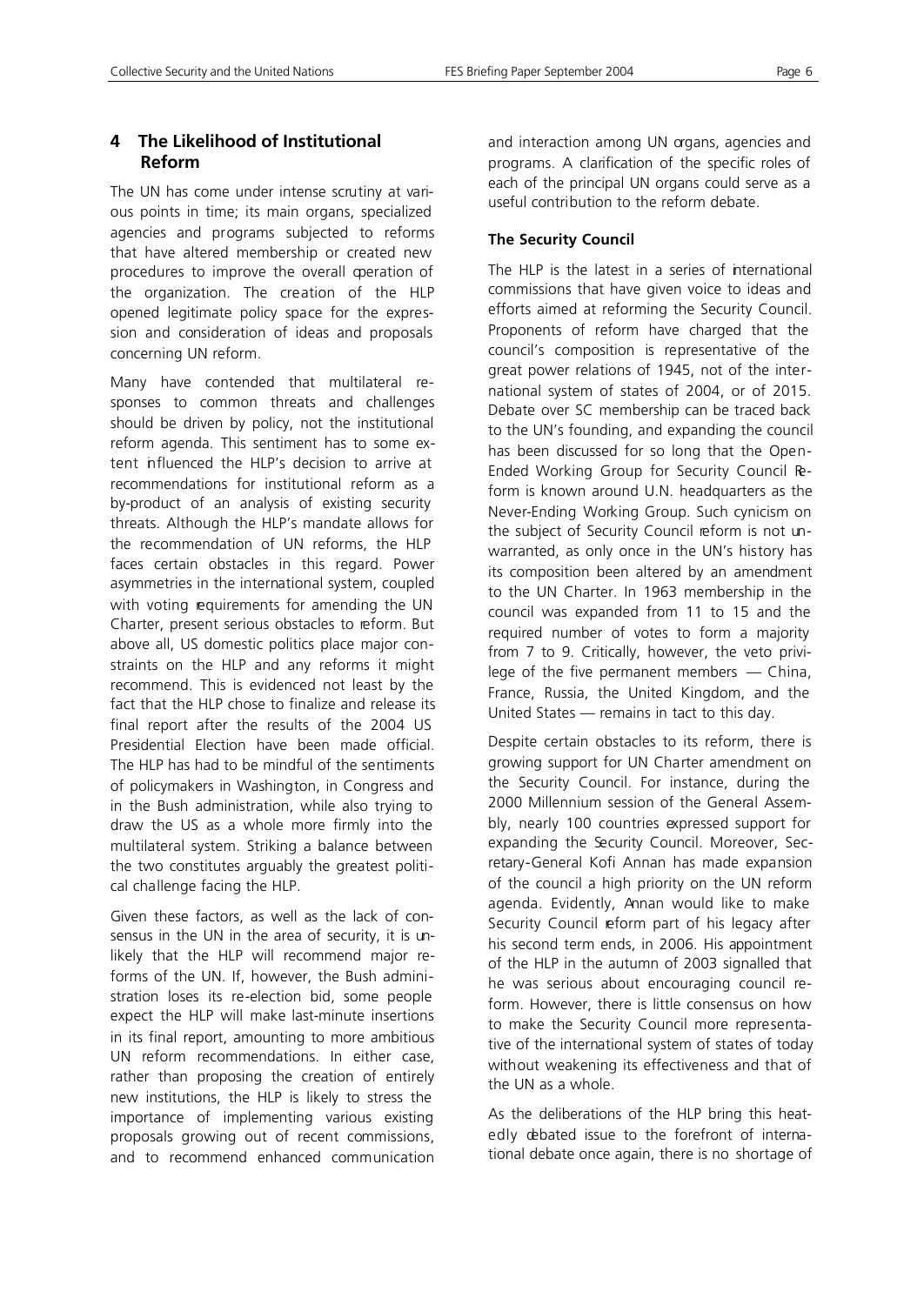reform proposals, ranging from gradual to revolutionary.

#### **The Range Proposals: Gradual to Revolutionary**

In preparation of its report, the HLP is studying a number of reform proposals ranging from moderate to progressive. The first, referred to as the "quick fix," would merely expand the group of permanent members to include major powers from each region of the world. The regional powers standing first in line are India, Japan, Germany, Brazil and South Africa or Nigeria. This proposal has received criticism from P5 governments, which are unwilling to expand the pool too quickly and to extend the veto privilege to new members. Opposition also has emanated from other countries seeking representation, including Italy, which staunchly opposes Germany's candidacy, favoring instead the creation of a single European seat. The HLP is also considering a proposal to expand the pool of nonpermanent members, although the idea of semipermanent status is undesirable to countries like Germany and Japan, which are major financial contributors to UN's peace-keeping operations and annual budget more generally.

In early September 2004 the HLP signalled that it was favoring a third way: the creation of a category of seven to nine "semi-permanent" members from each region that would hold their seats for renewable terms of four or five years. Under this plan only the permanent five would possess the right to veto resolutions before the Security Council. The three main elements of the plan are as follows.

Element I: An expanded 24-member Council of three tiers: the existing P5; a new second tier of 7-8 semi-permanent members elected on a regional basis for 4 or 5-year renewable terms (the main contenders being Brazil, Germany, India, Japan, Egypt, and South Africa); and current system of non-permanent rotating members elected for two-year terms.

Element II: Injecting competitiveness into SC membership: based on a reinterpretation of Article 23, expanded membership would be contin-

l

gent upon each country's contribution to international peace and security.

Element III: Periodic review of SC membership: a review would occur periodically, perhaps every 12 years.

The plan outlined in the *Economist* was greeted with a mixture of support and opposition. Countries like Egypt, Italy, Mexico and Pakistan, which would be excluded otherwise, supported the plan, not least because the proposed system made it possible for the major aspirants for permanent membership to play a much more regular role.

Inside the UN, however, serious opposition to the creation of a second tier of membership within the Security Council emerged. Generally, the plan was opposed on the grounds that it would essentially create second-class membership and that this would be too discriminatory. As a result, Brazil, Germany, India and Japan launched a unified campaign for all four nations not only to be awarded permanent status but to enter on equal standing with the current P5. Japan, the world's second most developed economy, pays more money into the UN coffers than any nation except the United States. India is the world's largest democracy. Germany is a European heavyweight, and Brazil can make a strong case to represent South America, regardless of the fact that the US is supporting its candidacy.10 On economic grounds alone Germany is in a good position, despite the fact that Benita Ferrero-Waldner, the EU's incoming External Affairs Commissioner, stated publicly that the EU should have a single seat on a reformed Security Council to boost its weight in world affairs in the long term.<sup>11</sup> After all, measuring a country's contribution to peace and security would be an inherently difficult and heatedly contested task.

Another proposal that has received attention is Paul Kennedy's step-by-step approach:

Step 1: Increase seats from 15 to 23-25;

Step 2: Abandon compulsory 2-year rotating seats but retain these members through periodic election;

l

<sup>9</sup> See "A Winning Recipe for Reform?," *The Economist*, 24-30 July 2004, pp. 45.46.

<sup>10</sup> *Financial Times*, "US Indicates Support for Brazil Seat at Security Council," 6 October 2004, p. 5.

 $11$  Ibid., p. 5.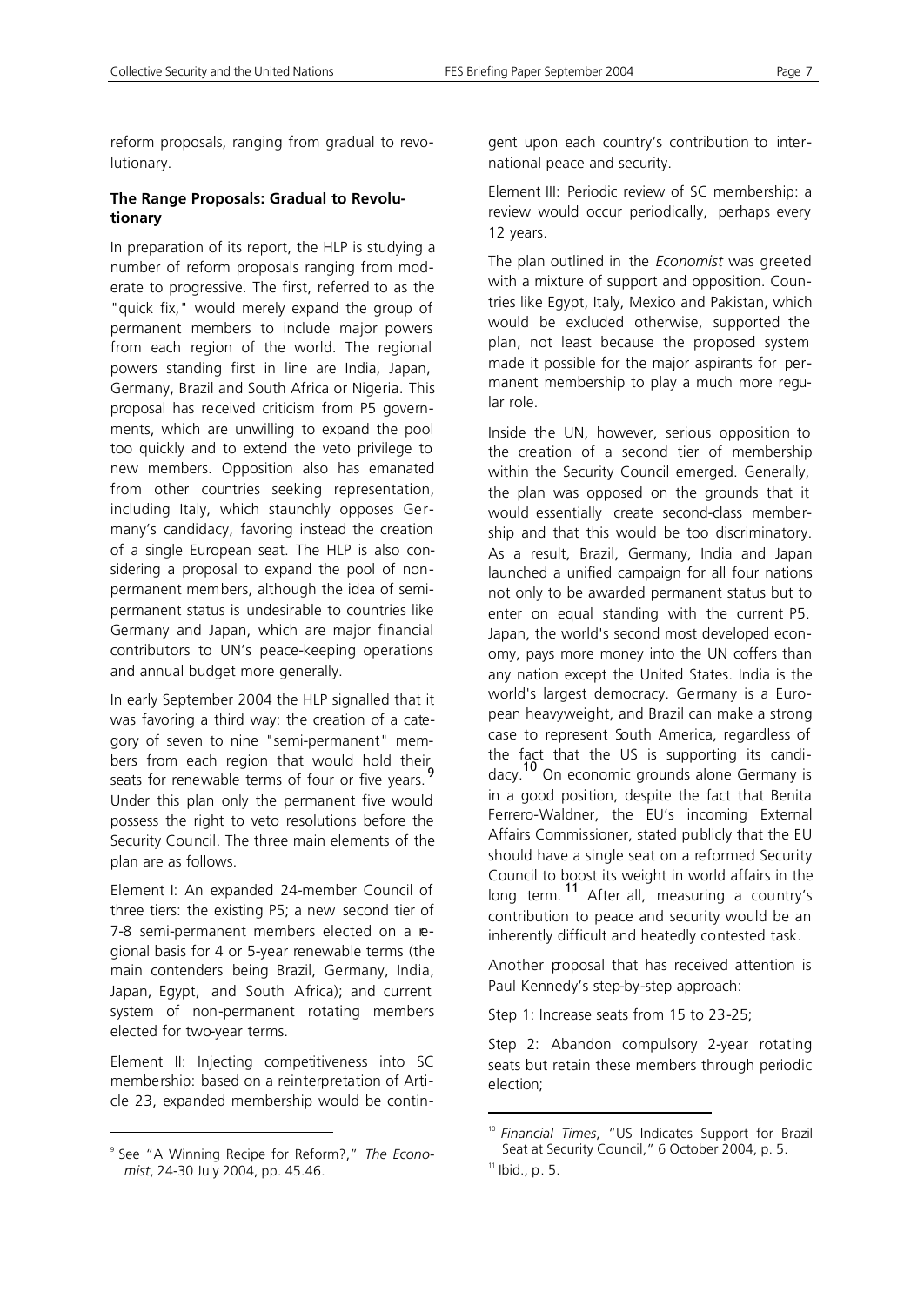Step 3: Semi-permanent members repeatedly elected;

Step 4: At a later stage, in 10-15 years, contemplate making semi-permanent members permanent members.

Importantly, Kennedy's plan did not call for a reform of the veto.

The Razali Plan, growing out of the General Assembly Working Group on the Security Council, has also received considerable attention. The main features of this plan are:

- Inspired by on Article 23 of the UN Charter, increase membership of the Security Council to 24 from 15 (5 permanent, 4 nonpermanent) according to the principle of geographic distribution.
- No extension of the veto privilege but limitation of its use to Chapter VII (armed intervention) action.<sup>12</sup>
- All new and existing permanent members would be charged peacekeeping assessments the same percentage ate over and above their regular budget rate.

All three elements of the Razali proposal have been mentioned in connection the HLP, though in modified form.<sup>13</sup> Given widespread endorsement of the Razali Plan, the HLP had the option of endorsing it *in toto* or coming up with a proposal of its own. It appears to have opted for the latter, while building on existing international consensus.

Regardless of growing support for Security Council reform, including Charter amendment, it is unrealistic to expect a significant change in the status quo in the short to medium term. To begin with, the major powers have historically displayed a strong preference for dealing with in-

l

ternational security problems in restricted membership settings. The history of international relations provides overwhelming evidence of this phenomenon. Given this tendency, critics have argued that there is no objective criteria for adding one currently excluded major power and not another, or one emerging power as opposed to another. That is, for every Japan, there is an India; for every Pakistan, an Indonesia or Egypt; for every Brazil, an Argentina or Mexico; for every South Africa, a Nigeria; and every Germany, an Italy. Finally, institutionally, high voting requirements in the General Assembly (two-thirds) and the Security Council (unanimous) have historically made major Charter reform very difficult to achieve.

Even if conditions allow for the HLP to recommend Charter reform, it is also likely to endorse other modest proposals for improving the Security Council's operating style. They include:

- **The Arria Formula:** Devised by Amb. Diego Arria of Venezuela in 1992, the Arria Formula is an informal arrangement allowing the Council greater flexibility to be briefed about international peace and security issues. In recent years, this formula has gained considerable support among UN members, including the P5.
- **Other procedural innovations** to improve the credibility and effectiveness of the SC include: site visits to crisis zones; independent, external commissions; troop contributing member consultations; task forces on specific issues (e.g., Counter-Terrorism Committee); retreats with the Secretary-General and staff; sessions at the Summit level; and briefings of non-SC members.

Security Council reform is also directly related to UN peace-keeping operations. While the need to protect basic humanitarian and human rights standards is widely acknowledged, the Security Council's record of enforcement has been rather poor, and its specific responsibilities when prevention fails remain both vague and politically sensitive. Military intervention without the consent of the intervenee, especially in the aftermath of the US invasion of Iraq, is highly controversial. Smaller states, seeing sovereignty as their last line of defence, are often intensely suspicious of the intentions of larger industrial coun-

 $12$  This code of conduct in respect of the veto was endorsed by the ICISS Commission. See *The Responsibility to Protect,* p. xii, 51 and 75. Overall, the report is especially vague and general on the subject of Security Council reform. This fact is understandably so, as its primary mandate was not to reform the UN but to established international principles governing the use of military force for human protection purposes.

<sup>13</sup> See "A Winning Recipe for Reform?," *The Economist*, 24-30 July 2004, pp. 45.46.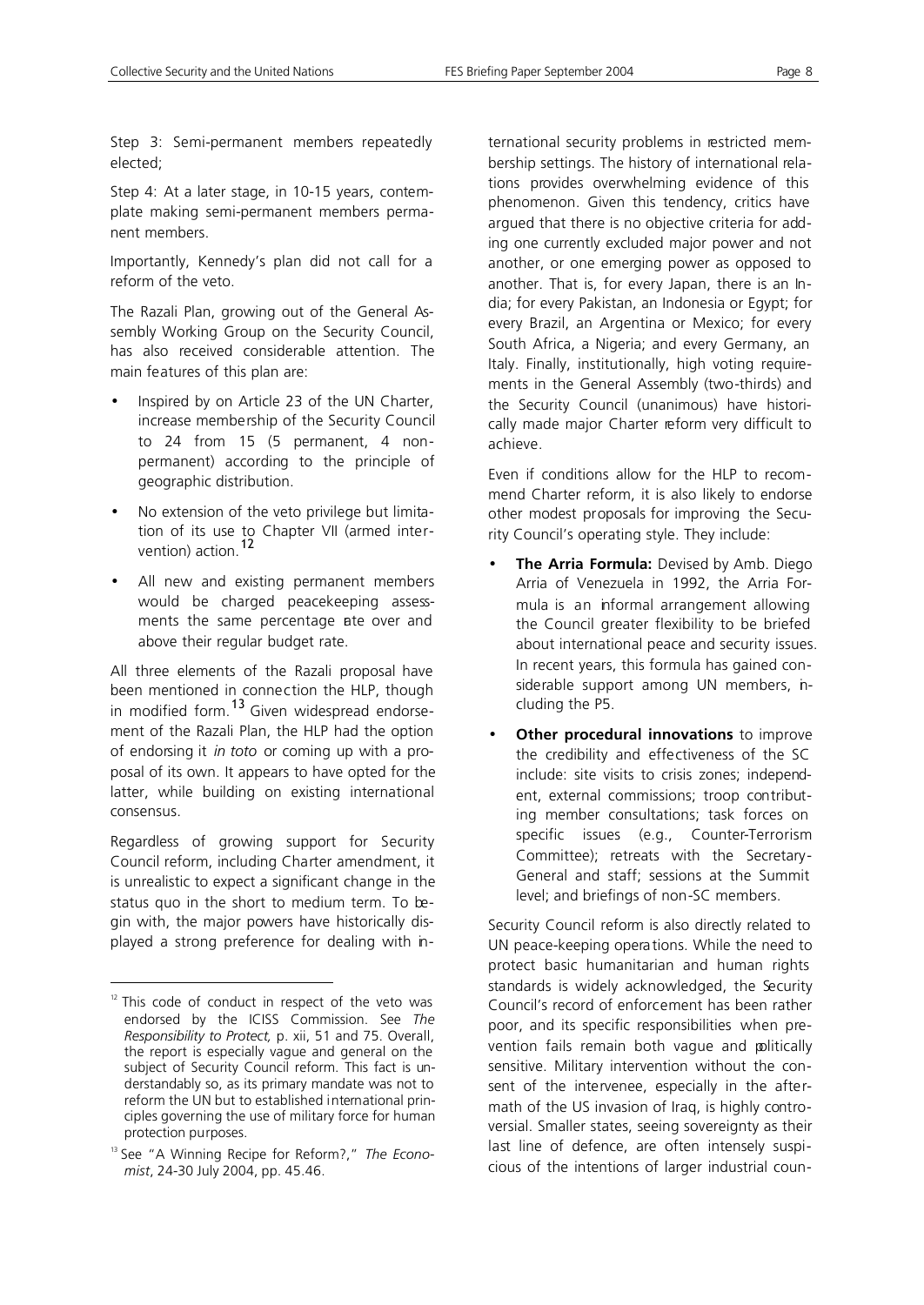tries. Consequently, the principle of there being a "right of humanitarian intervention" has limited currency among smaller countries, even though some may be willing to support military and policing operations proposed by larger powers within their borders in return for development assistance and military transfers. Given these circumstances, and the dangers inherent in the use of military force, the HLP is likely to strongly endorse *The Responsibility to Protect* and its recommendation that the threshold for Security Council-authorized Chapter VII intervention must be very high. In other words, the intentions of the intervener(s) must be pure and perceived as such in the region where the intervention is being considered. Yet, given ongoing concerns over terrorism and the spread of nuclear weapons, this observer would not be surprised if the HLP were to avoid outwardly denouncing preemptive military strike. One could only hope that, like the *Responsibility to Protect*, the HLP will emphasize a code of conduct in respect to the veto, in which P5 members would refrain from vetoing resolutions that do not drectly threaten their vital national interests.

#### **Revitalizing the Trusteeship Council**

Established to help ensure that non-selfgoverning territories were administered in the best interests of their inhabitants and of international peace and security, the Trusteeship Council suspended operations on 1 November 1994, with the independence of Palau. There are several reasons why this forgotten UN body ought to be restructured and given a clear new mandate to deal systematically with UN conflict prevention and post-conflict reconstruction efforts. Gven that the Security Council specializes in intervening in conflicts already under way, and its specific responsibilities when prevention fails remain both vague and politically sensitive, there is a glaring need to centralize various UN conflict prevention and reconstruction efforts under one body. Moreover, the UN itself has renewed its commitment to conflict prevention and postconflict reconstruction. <sup>14</sup> Another reason why

l

the Trusteeship Council would be well suited to handle prevention and reconstruction efforts is that it is already comprised of the P5, which makes direct linkage and policy coherence between the two bodies possible. Finally, restructuring the Trusteeship Council would be a natural outgrowth of an analysis of the security development nexus, insofar as it leads to the conclusion that these two issue areas need to be deal with systematically somewhere within the UN. Thus far, the UN has failed to effectively combine these two areas of policy.

#### **The Economic and Social Council**

Since its creation ECOSOC has at times been subject to criticism and reforms that expanded its membership and established new procedures to increase its effectiveness. In more recent years, a number of independent commissions have aimed to improve global economic governance by recommending the establishment of new decision making structures as an alternative to ECOSOC. The Commission on Global Governance even went so far as to recommend the creation of an Economic Security Council (ESC). Subsequent commissions, including the World Commission on the Social Dimensions of Globalization and the Zedillo Commission, added support for this proposal. Meanwhile, most of the recent international conferences, including the Johannesburg Summit, reestablished the centrality of the UN and ECOSOC more specifically in promoting overall coherence of global economic policies. Indeed, there is mounting international support, especially among European and developing countries, for strengthening the role of ECOSOC in the macroeconomic governance of the global economy.

There are several proposals for strengthening ECOSOC being considered by the HLP. The most far-reaching proposal is to establish an Economic Security Council. As envisaged by the Commission on Global Governance, such a body would supplement the existing ECOSOC and would give it the same level of authority that the Security Council possesses in international security affairs. The political infeasibility of this proposal, however, makes it unlikely to be recommended by the HLP.

<sup>&</sup>lt;sup>14</sup> UN Document, GA/Res/57/337/2003, Prevention of Armed Conflict (18 July 2003); and UN Document, SC/RES/1366/2001, *The Role of the Security Council in the Prevention of Armed Conflicts* (20 November 2001).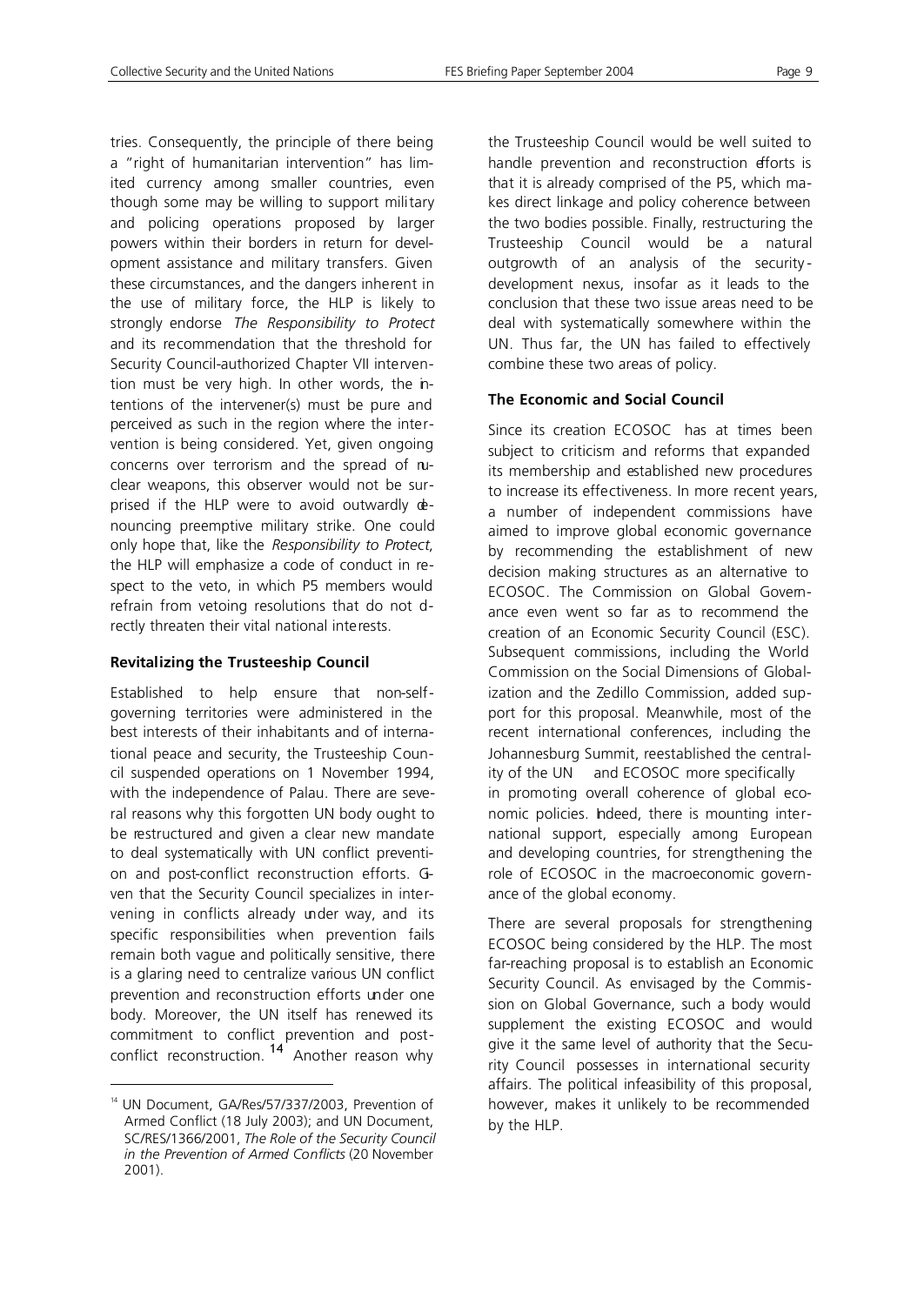Another proposal along the lines of an Economic Security Council that has gained increasing support in recent months is to establish a Group of Twenty finance ministers, building on recent momentum in support of expanding the G7. Those who point to a democratic deficit in the management of the global economy, and in the Bretton Woods institutions in particular, see this as a necessary step towards the democratization of the world economy. This proposal would necessitate a shift in macro-economic decision making authority from the IMF, the World Bank and the WTO (i.e., in finance, development and trade) to this body, which would be accountable to UN standards. Given the various obstacles mentioned above, not only is this proposal unlikely to emanate from the HLP, it is unlikely to become a reality in the foreseeable future.

A much more modest and thus more feasible institutional reform of ECOSOC is to strengthen the body within the UN by creating a coordinating or steering committee. Within the UN, such a committee would forge denser linkages, inprove the quality of information sharing and streamline ECOSOC's constitutional role as the overall policy coordinating body of principal organs, specialized agencies and programs. Perhaps the most important function of a strengthened ECOSOC would be to set norms for UN policies in economic and social affairs that would complement other prominent international institutions, adding policy coherence to the global economic system more broadly.

#### **The Secretariat**

There is growing support for augmenting the executive authority of the Secretariat both inside and outside the UN, especially in times of international crisis and political stalemate among member states. Indeed, many believe that the doctrine stressing the importance of economic and social affairs should continue to emanate from the Secretary-General (SG). Although the Secretariat in general and the SG in particular perform key roles in ensuring the overall efficiency of the UN, it is uncertain whether the HLP will attempt to alter fundamentally the relationship between it and other UN organs. Still, it may well recommend closer links among the Secretariat and the main organs of the UN.

As for the Secretariat's relationship to organizations outside the UN system, change is even less likely. Kofi Annan's outstanding personality has helped improve the UN's relationship with several prominent international organizations, ncluding the World Bank, the International Monetary Fund and the World Trade Organization. However, given the SG's reluctance to speak out publicly on the operations of other international organizations, the HLP is unlikely to recommend concrete ways of bringing the policies of such organizations into conformity with UN principles and goals. There is support for bringing the Bretton Woods Institutions more squarely into the international security debate, with their role in conflict prevention and post-conflict reconstruction and resolution as potentially significant as it is. But major reforms in this regard are unlikely.

#### **The General Assembly**

The General Assembly (GA) is the one principal organ of the UN that has over time progressively lost credibility as an effective decision-making body. Many believe that its labyrinth-like decision making procedures have reduced it to a talking shop in which resolutions only very slowly come to vote. In spite of its institutional pathologies and record of ineffectiveness, many believe that the GA has an important role to perform in addressing future threats and challenges to international peace and security. Its sources of legitimacy and authority lie in its universal membership and voting structure, which place countries on an equal footing, making it an unparalleled global body. The GA has a potentially significant role to perform in creating and maintaining international norms and treaties. Indeed, its primary success has been in this area. However, the challenge of the HLP is to recommend ways of making the body more action-oriented and of enhancing cooperation between it and the other UN organs, specialized agencies and programs. Apart from recommending better working procedures, the HLP is not likely to propose reforms that would significantly increase the power of the GA as a decision-making body within the UN.